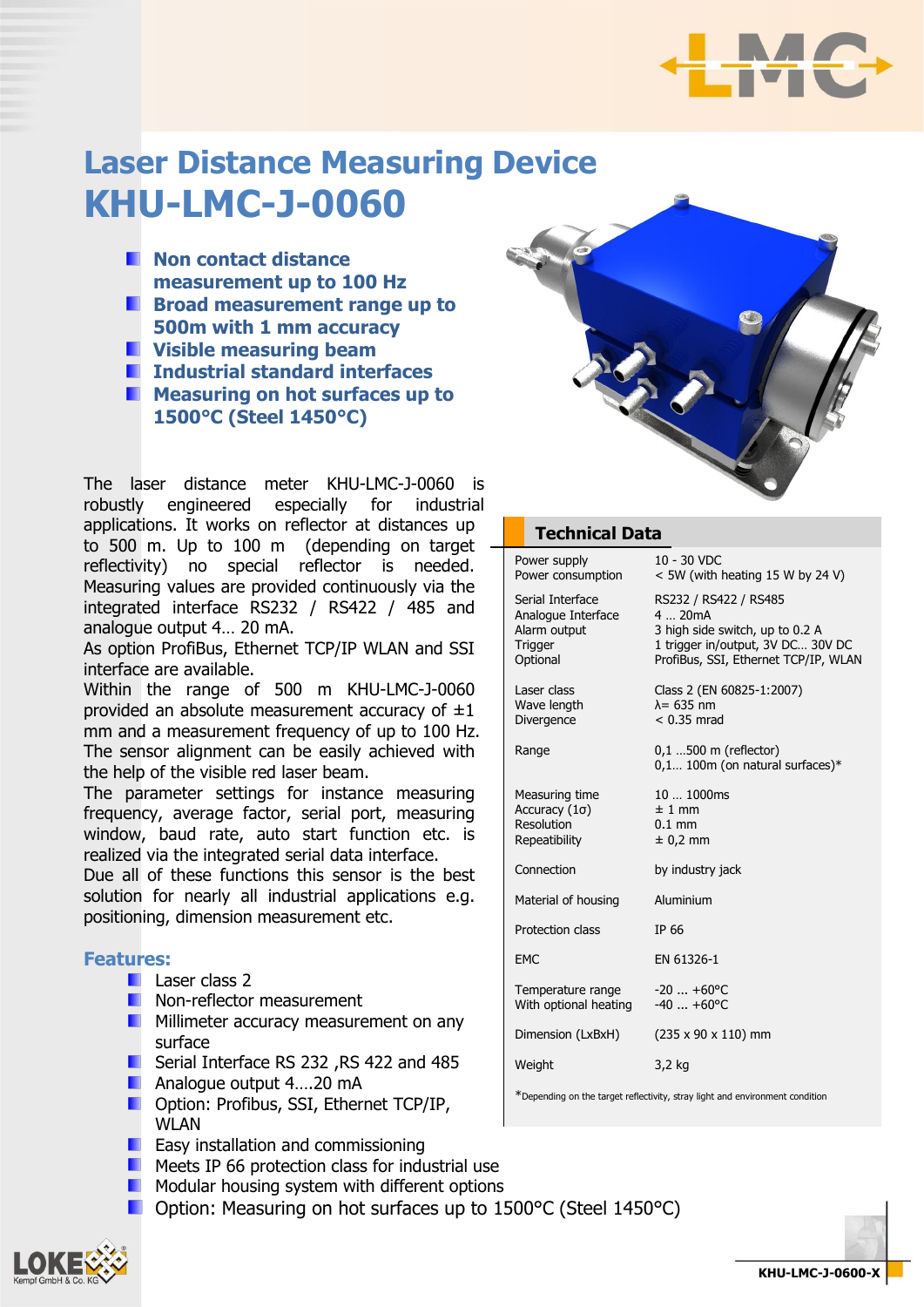

## **For surface temperature up to 1100°C:**

| <b>Type</b>        | <b>Interfaces</b>                                              |
|--------------------|----------------------------------------------------------------|
| KHU-LMC-J-0060-1-1 | RS232/RS422/RS485, 4 - 20 mA, 3 switching outputs              |
| KHU-LMC-J-0060-1-2 | SSI+RS232/RS422/RS485, 4 - 20 mA, 3 switching outputs          |
| KHU-LMC-J-0060-1-3 | Profibus + RS232/RS422/RS485, 4 - 20 mA, 3 switching outputs   |
| KHU-LMC-J-0060-1-7 | SSI+Profibus+RS232/RS422/RS485, 4 - 20 mA, 3 switching outputs |

#### **For surface temperature up to 1500°C:**

| KHU-LMC-J-0060-2-1 | RS232/RS422/RS485, 4 - 20 mA, 3 switching outputs                               |  |  |
|--------------------|---------------------------------------------------------------------------------|--|--|
|                    | <b>KHU-LMC-J-0060-2-2</b> SSI+RS232/RS422/RS485, 4 - 20 mA, 3 switching outputs |  |  |
| KHU-LMC-J-0060-2-3 | Profibus + RS232/RS422/RS485, 4 - 20 mA, 3 switching outputs                    |  |  |
| KHU-LMC-J-0060-2-7 | SSI+Profibus+RS232/RS422/RS485, 4 - 20 mA, 3 switching outputs                  |  |  |

### **Options:**

- Exchange window п
- п Double long front tube for better dust and spray material protection
- Water cooling for temp. up to +120°C п
- п Protection class IP67
- ш Heat shield
- ш Air purge
- Heating for temperatures to -40°C п
- Customized outputs/interfaces (e.g. п Ethernet TCP/IP, WLAN etc) and housings



# **Dimensions:**









**Kempf GmbH & Co KG Tel: 06227/8220-0 69190 Walldorf Contract Contract Contract Contract Contract Contract Contract Contract Contract Contract Contract Contract Contract Contract Contract Contract Contract Contract Contract Contract Contract Contract Contra** 

**Otto-Hahn-Str. 5 Fax: 06227/8220-10 Homepage: [www.loke.de](http://www.loke.de/)**

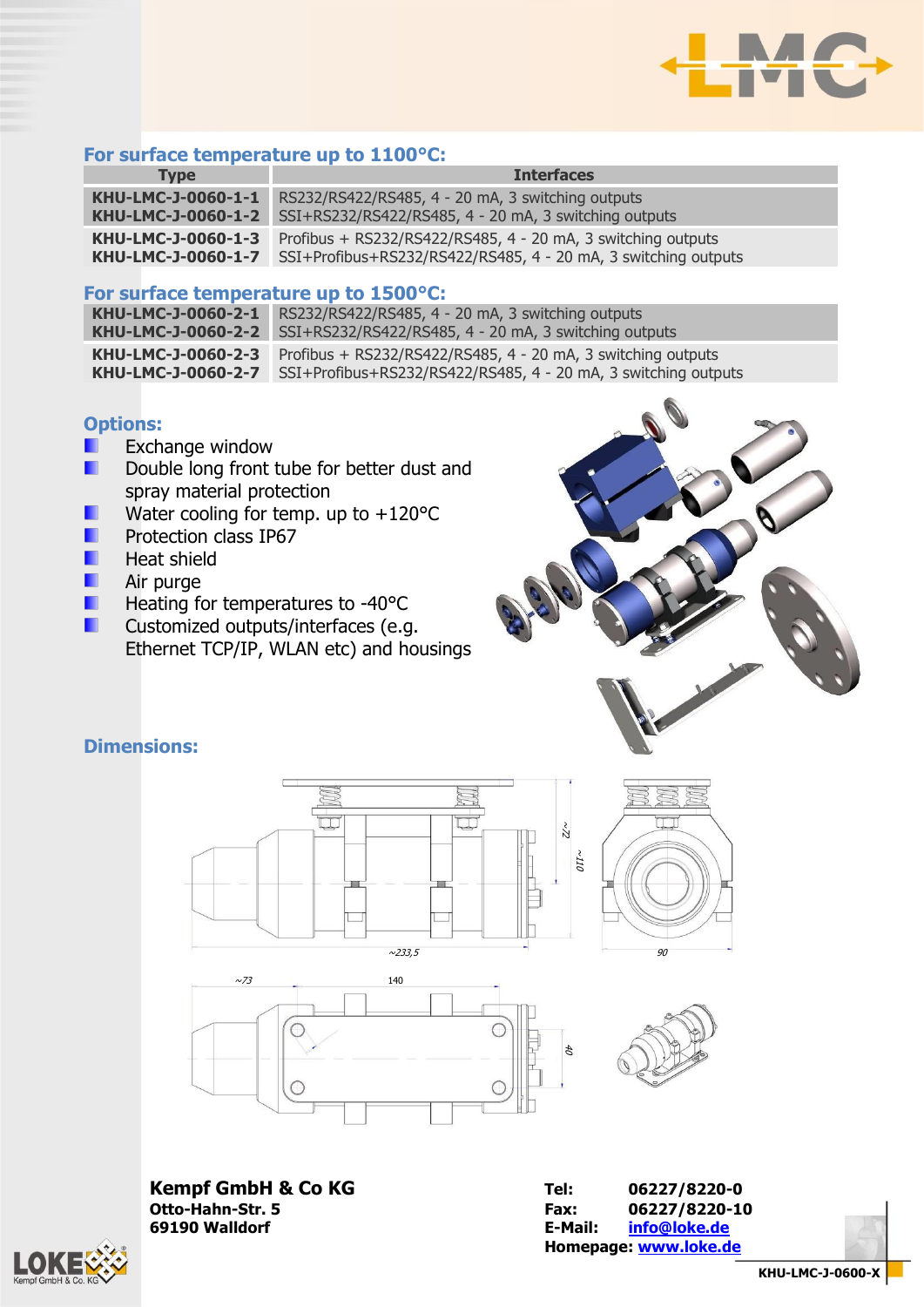

| Cable connector pin assignment |                    |                   |                               |                                                 |  |
|--------------------------------|--------------------|-------------------|-------------------------------|-------------------------------------------------|--|
| <b>PIN</b>                     | <b>Color code</b>  | <b>RS232</b>      | <b>RS422/</b><br><b>RS485</b> | <b>Description</b>                              |  |
| $\boldsymbol{A}$               | White              | <b>RxD</b>        | $Rx+$                         | RS232 received data/RS422 received data +       |  |
| B                              | Brown              | n.c.              | $Rx-$                         | RS422 received data -                           |  |
| C                              | Green              | TRIG              | <b>TRIG</b>                   | Trigger input/ output                           |  |
| D                              | Yellow             | QΑ                | QΑ                            | Analog output (3 mA  21 mA)                     |  |
| E                              | Grey               | n.c.              | $Tx-$                         | RS422 transmitted data -                        |  |
| F                              | Orange             | TxD               | Tx+                           | RS232 transmitted data/RS422 transmitted data + |  |
| G                              | Blue               | Q3                | Q3                            | Q3 switching output                             |  |
| H                              | Red                | <b>VCC</b>        | <b>VCC</b>                    | Supply voltage 10  30 V DC                      |  |
|                                | Black              | <b>GND</b> power  | <b>GND</b> power              | Ground supply voltage                           |  |
| $\boldsymbol{K}$               | Violet             | 02                | Q2                            | Q2 switching output                             |  |
|                                | <i>White/Brown</i> | <b>GND</b> signal | <b>GND</b> signal             | Ground measurement signal, analog               |  |
| M                              | White/Black        | Q1                | Q1                            | Q1 switching output                             |  |







H.